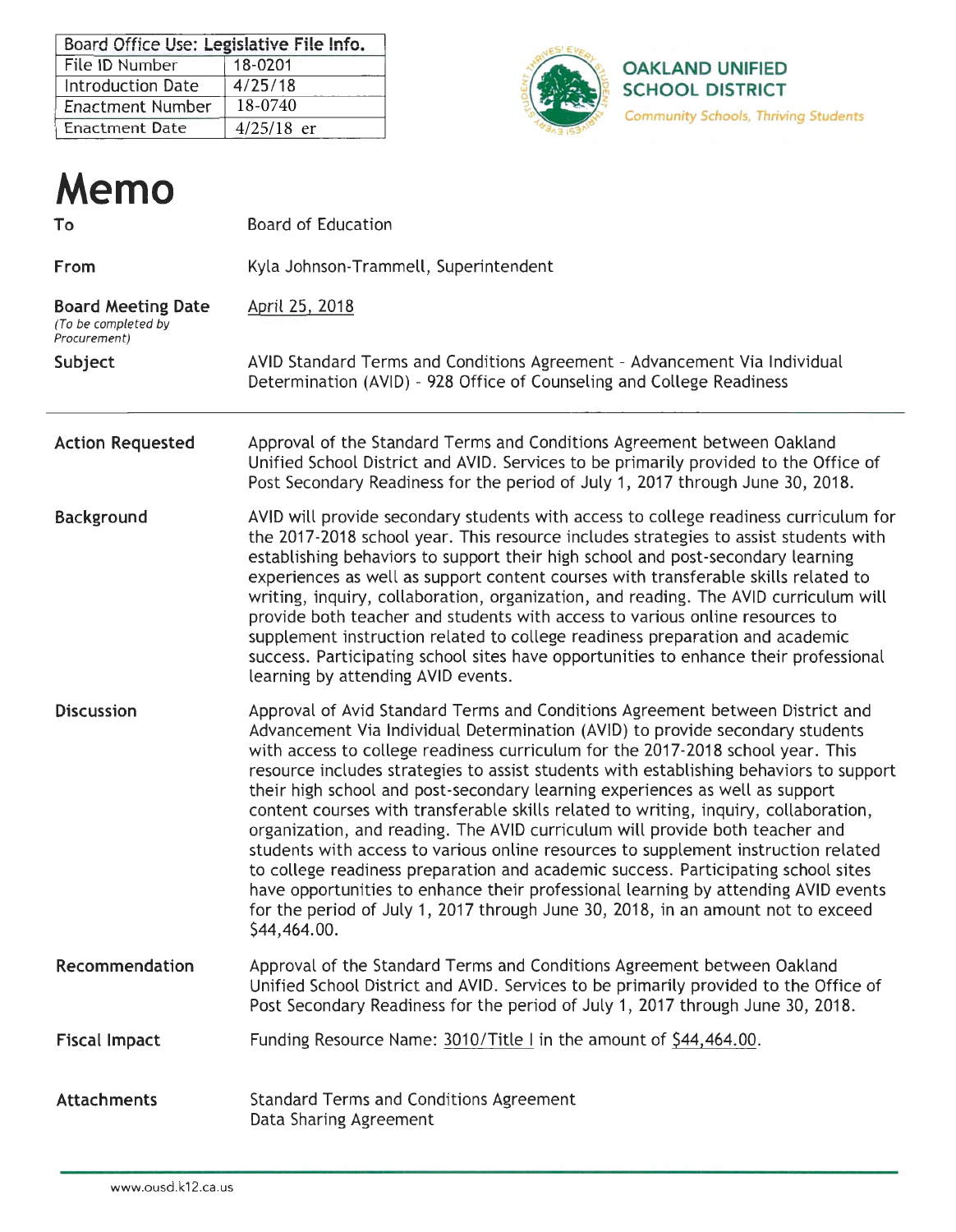

# **CONTRACT JUSTIFICATION FORM This Form Shall Be Submitted to the Board Office With Every Consent Agenda Contract.**

| Legislative File ID No. 18-0201                               |
|---------------------------------------------------------------|
| <b>Department: Office of Post Secondary Readiness</b>         |
| Vendor Name: Advancement Via Individual Determination (AVID)  |
| <b>Contract Term: Start Date: 7/1/17</b><br>End Date: 6/30/18 |
| <b>Annual Cost: \$44,464.00</b>                               |
| Approved by: Bernard McCune                                   |
| Is Vendor a local Oakland business?<br>Yes l                  |
| Why was this Vendor selected?                                 |
| Worked with Vendor previously at OUSD                         |
|                                                               |
|                                                               |
|                                                               |

# **Summarize the services this Vendor will be providing.**

AVID will provide secondary students with access to college readiness curriculum for the 2017-2018 school year. This resource includes strategies to assist students with establishing behaviors to support their high school and post-secondary learning experiences as well as support content courses with transferable skills related to writing, inquiry, collaboration, organization, and reading. The AVID curriculum will provide both teacher and students with access to various online resources to supplement instruction related to college readiness preparation and academic success. Participating school sites have opportunities to enhance their professional learning by attending AVID events.

# **Was this contract competitively bid?**  $Yes$  No  $\boxed{X}$

|--|

If No, answer the following:

|  |  |  |  |  |  |  | 1) How did you determine the price is competitive? |  |
|--|--|--|--|--|--|--|----------------------------------------------------|--|
|--|--|--|--|--|--|--|----------------------------------------------------|--|

Price is within billing waiver rate.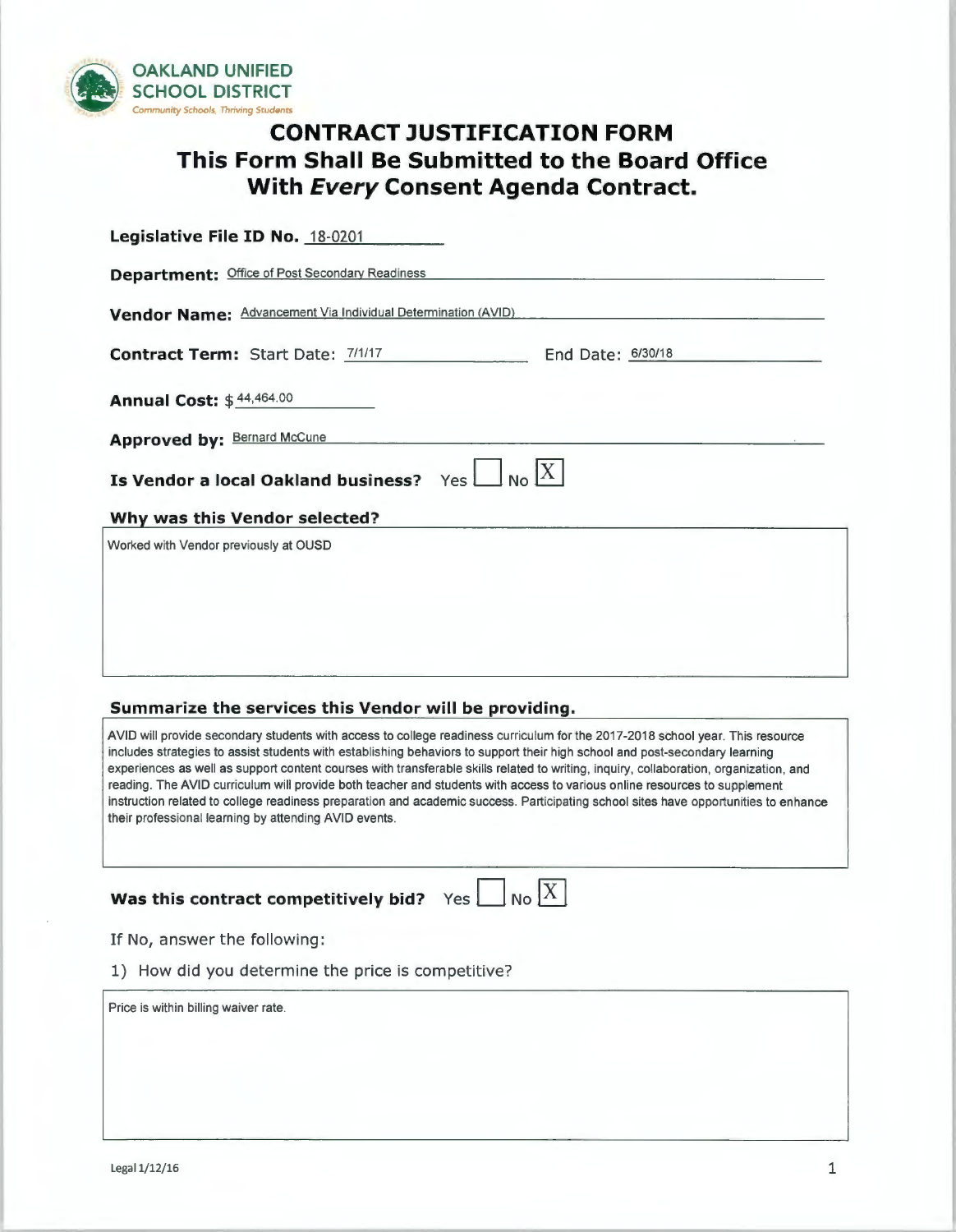2) Please check the competitive bid exception relied upon:

| <b>Educational Materials</b>                                                                                                                                                                                                                                                   |
|--------------------------------------------------------------------------------------------------------------------------------------------------------------------------------------------------------------------------------------------------------------------------------|
| Special Services contracts for financial, economic, accounting, legal or<br>administrative services                                                                                                                                                                            |
| <b>CUPCCAA exception</b> (Uniform Public Construction Cost Accounting Act)                                                                                                                                                                                                     |
| Professional Service Agreements of less than \$87,800 (increases a small<br>amount on January 1 of each year)                                                                                                                                                                  |
| Construction related Professional Services such as Architects, DSA Inspectors,<br>Environmental Consultants and Construction Managers (require a "fair, competitive<br>selection process)                                                                                      |
| <b>Energy</b> conservation and alternative energy supply (e.g., solar, energy<br>conservation, co-generation and alternate energy supply sources)                                                                                                                              |
| <b>Emergency</b> contracts [requires Board resolution declaring an emergency]                                                                                                                                                                                                  |
| Technology contracts                                                                                                                                                                                                                                                           |
| electronic data-processing systems, supporting software and/or services<br>(including copiers/printers) over the \$87,800 bid limit, must be competitively<br>advertised, but any one of the three lowest responsible bidders may be<br>selected                               |
| contracts for computers, software, telecommunications equipment,<br>microwave equipment, and other related electronic equipment and apparatus,<br>including E-Rate solicitations, may be procured through an RFP process<br>instead of a competitive, lowest price bid process |
| Western States Contracting Alliance Contracts (WSCA)                                                                                                                                                                                                                           |
| California Multiple Award Schedule Contracts (CMAS) [contracts are often<br>used for the purchase of information technology and software]                                                                                                                                      |
| Piggyback" Contracts with other governmental entities                                                                                                                                                                                                                          |
| <b>Perishable Food</b>                                                                                                                                                                                                                                                         |
| <b>Sole Source</b>                                                                                                                                                                                                                                                             |
| Change Order for Material and Supplies if the cost agreed upon in writing does<br>not exceed ten percent of the original contract price                                                                                                                                        |
| Other, please provide specific exception                                                                                                                                                                                                                                       |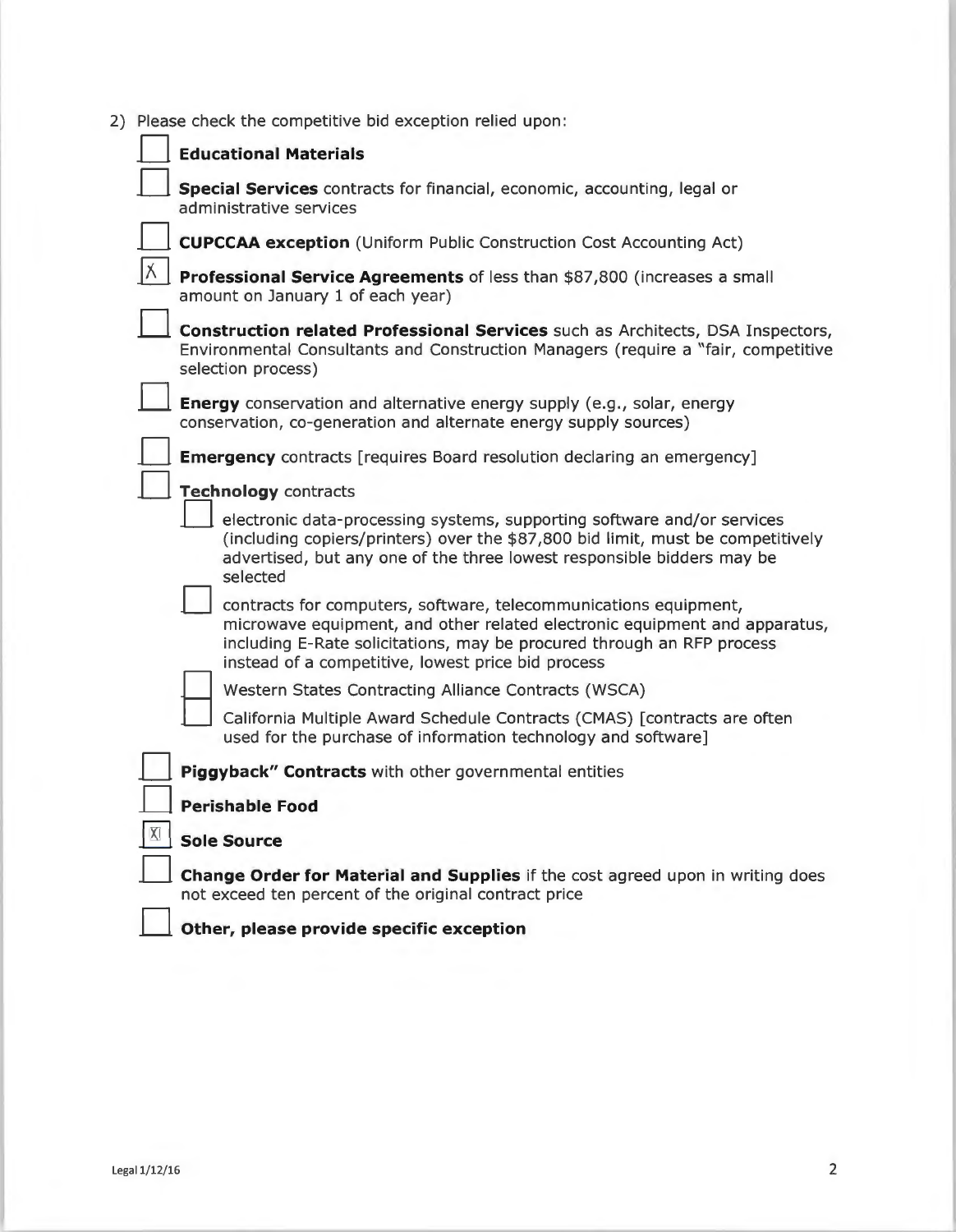# **AVID® STANDARD TERMS AND CONDITIONS**

This AVID College Readiness System Services and Products Agreement ("Agreement") is entered into by and between AVID Center, a California non-profit corporation ("AVID Center": and the client named in the Quote(s) ("Client").

# **Article I. Definitions**

- 1.1 AVID College Readiness System Services and Products Agreement: The Agreement consisting of these AVID Standard Terms and Conditions, Quote(s), Exhibit(s), and any other applicable, incorporated addenda.
- 1.2 AVID College Readiness System: The AVID College Readiness System consists of AVID Elementary, AVID Secondary, and AVID for Higher Education. Client may choose to implement (order) one or more of these components of the AVID College Readiness System as indicated on Quote(s).

(a) AVID Elementary is a foundational component for elementary sites (grades K-8), designed as an embedded, sequential academic skills resource. It is intended for nonelective, multi-subject, multi-ability level classrooms.

(b) AVID Secondary consists of the AVID Elective class as the core and content area teachers using AVID strategies as school-wide implementation.

(c) AVID for Higher Education works with postsecondary institutions to support students with the goal of increasing academic success, persistence and completion rates.

- 1.3 AVID Materials: Any material, in any medium, printed or electronic, produced by AVID Center as a resource for Client's implementation of AVID Elementary, AVID Secondary, or AVID for Higher Education.
- 1.4 AVID Member Site: Any Client that implements (orders membership corresponding to) AVID Elementary and/or AVID Secondary, or AVID for Higher Education.
- 1.5 AVID Methodologies: Those methodologies that, when combined, form the core of AVID Elementary, AVID Secondary, or AVID for Higher Education.

Oakland Unified District (2017 - 2018) Page 1 of 9 2/28/2017 2:20:29 PM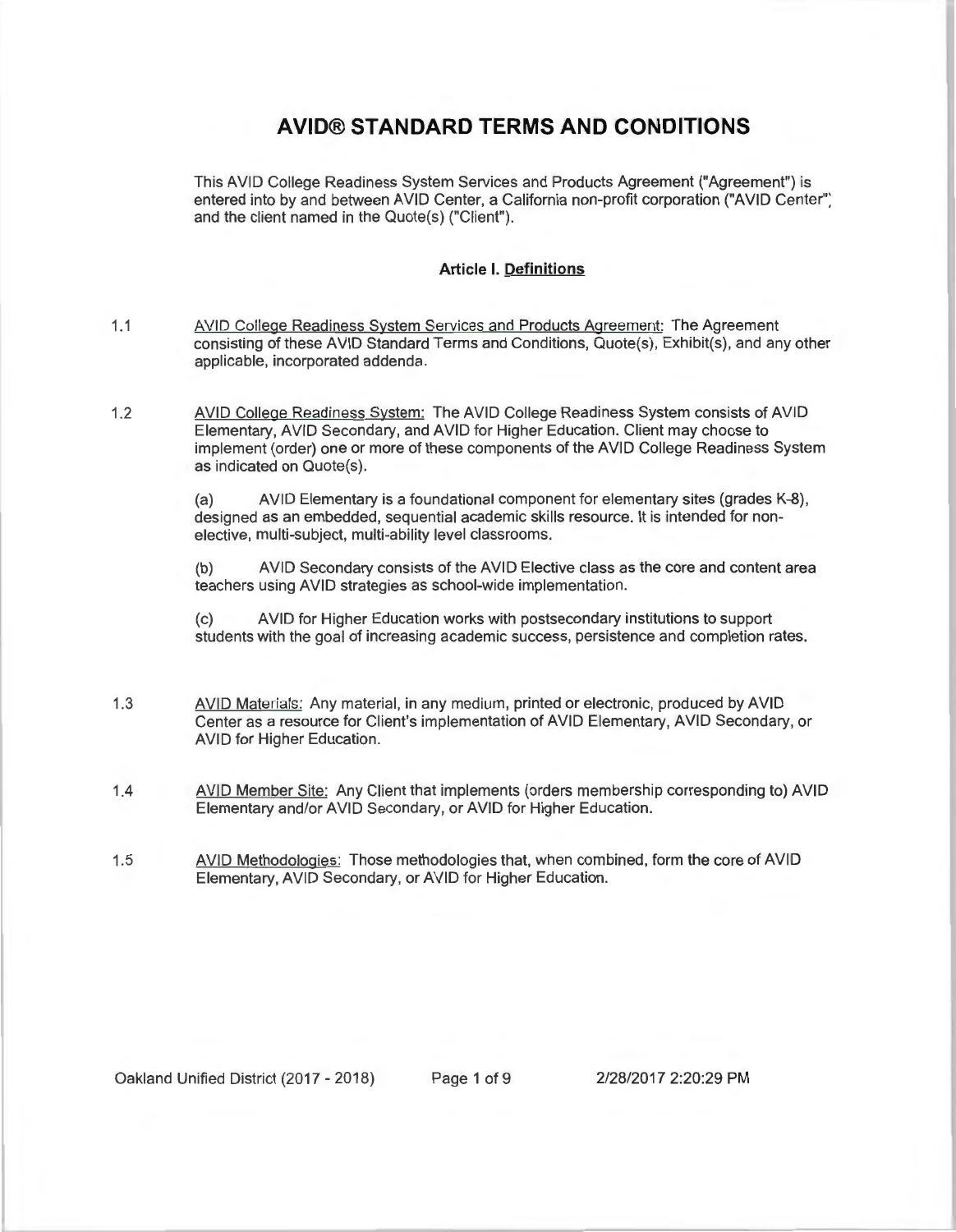- 1.6 AVID Programs: Other AVID offerings that are supplementary to AVID Elementary, AVID Secondary, or AVID for Higher Education (with the corresponding program indicated in parentheses in this Paragraph). The specific AVID Programs are further defined in their corresponding Exhibit. This list is subject to change without notice: AVID Excel (AVID Secondary); AVID Roadtrip Nation Experience (AVID Secondary); AVID Summer Bridge (AVID Secondary); AVID Weekly (versions for each: AVID Elementary, AVID Secondary, AVID for Higher Education. AVID Elementary and AVID for Higher Education subscriptions are included as part of membership; AVID Secondary subscriptions are included in Middle School and High School Libraries, if so ordered by Client).
- 1.7 Exhibit:

The document with terms and conditions that relate specifically to a corresponding service or product ordered on the Quote(s).

- 1.8 Payment Terms: The terms of when payment is due, as listed on the Quote.
- 1.9 Quote: The order document that is fully incorporated into this Agreement by reference.
- 1.10 AVID District Director: District leaders that coordinate the implementation of AVID Secondary and/or AVID Elementary at AVID Member Sites within their school system according to the AVID Methodologies. If Client implements AVID Elementary and/or AVID Secondary at any of its AVID Member Sites, then Client agrees to maintain, at its expense, at least one AVID District Director who will enroll in and complete, or have previously completed , the series of AVID District Leadership (ADL) trainings (as described in the corresponding Exhibit).

# **Article II. Period of Agreement**

2.1 Term: The Term ("Term") of this Agreement shall be July 1, 2017 to June 30, 2018 unless earlier terminated as provided herein.

#### **Article Ill. Licenses and Rights**

Oakland Unified District (2017 - 2018) Page 2 of 9 2/28/2017 2:20:29 PM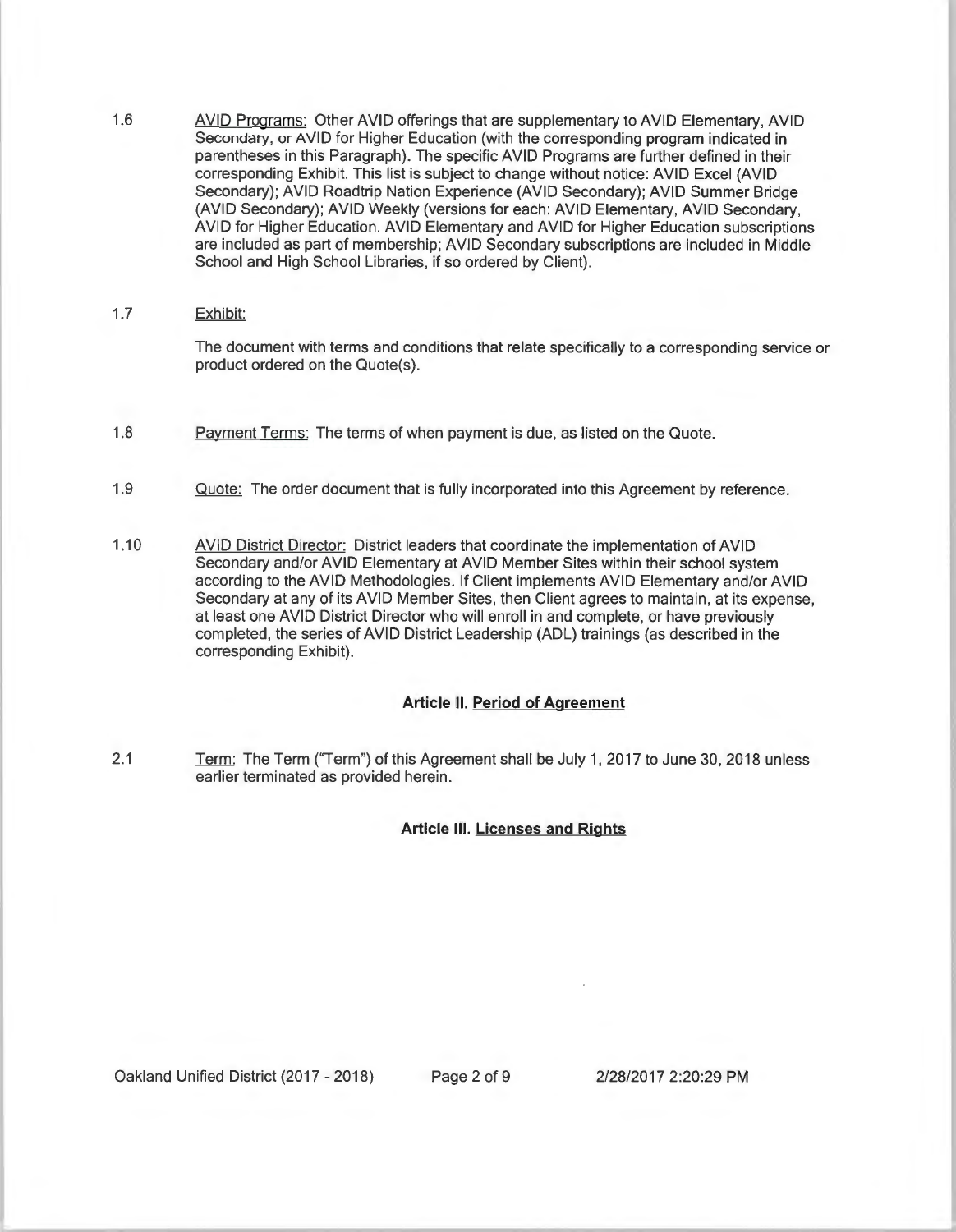3.1 Copyright License: Subject to Client's performance of all the provisions of this Agreement, AVID Center hereby grants to Client a non-transferable license, without the right to sublicense, to distribute, reproduce, and display the AVID Materials and AVID Methodologies solely to implement AVID Elementary and/or AVID Secondary, or AVID for Higher Education as ordered on Quote(s), during the period listed in the corresponding Exhibit, and for no other purpose.

> (a) Client may distribute, reproduce, and display the AVID Materials only to appropriate staff and students of the AVID Member Sites listed in Quote(s), for the sole purpose of implementing the specified AVID service or product at the AVID Member Sites and for no other purpose. Client will not permit any of the AVID Materials or AVID Methodologies to be used by anyone other than the AVID Member Sites.

> (b) Further, Client will only distribute, display, photocopy, reproduce or otherwise duplicate, those AVID Materials and AVID Methodologies corresponding to the specific AVID service or product listed for each AVID Member Site in Quote(s). [For example, if Quote(s) specifies both AVID Elementary and AVID Secondary membership at ABC School Site, but only specifies AVID Elementary membership at XYZ School Site, Client will not distribute, display, photocopy, reproduce, duplicate, or otherwise make available the AVID Secondary Materials and Methodologies to XYZ School Site.]

(c) Client and any AVID Member Sites will not distribute, display, photocopy, reproduce or otherwise duplicate, all or any part of the AVID Materials or AVID Methodologies to anyone other than the AVID Member Sites without AVID Center's prior written consent.

(d) Should Client wish to make any of the AVID Materials or AVID Methodologies accessible to its AVID Member Sites through the Internet, it will do so on a passwordprotected website, and it will ensure that only appropriate staff and students of the AVID Member Sites are allowed access to the website.

(e) Should Client wish to make electronic versions of any of the AVID Materials or AVID Methodologies available for download by its AVID Member Sites, it will ensure that only appropriate staff and students of the AVID Member Sites are allowed access to those materials, and it will require that those staff and students agree not to distribute, reproduce, display, or transfer those materials to anyone other than appropriate staff and students of the AVID Member Sites before downloading those materials.

(f) Client and any AVID Member Sites shall not modify or otherwise alter the AVID Materials or AVID Methodologies in any way, or create or distribute any derivative works of the AVID Methodologies or the AVID Materials in any way. Client also agrees not to use or adopt the AVID Methodologies or AVID Materials with respect to any educational or other program except solely to implement AVID under the provisions of this Agreement.

Client and any AVID Member Sites acknowledge that they do not have the right to sell, sublicense, transfer, or lease any of the AVID Materials or AVID Methodologies to any person or entity.

Oakland Unified District (2017 - 2018) Page 3 of 9 2/28/2017 2:20:29 PM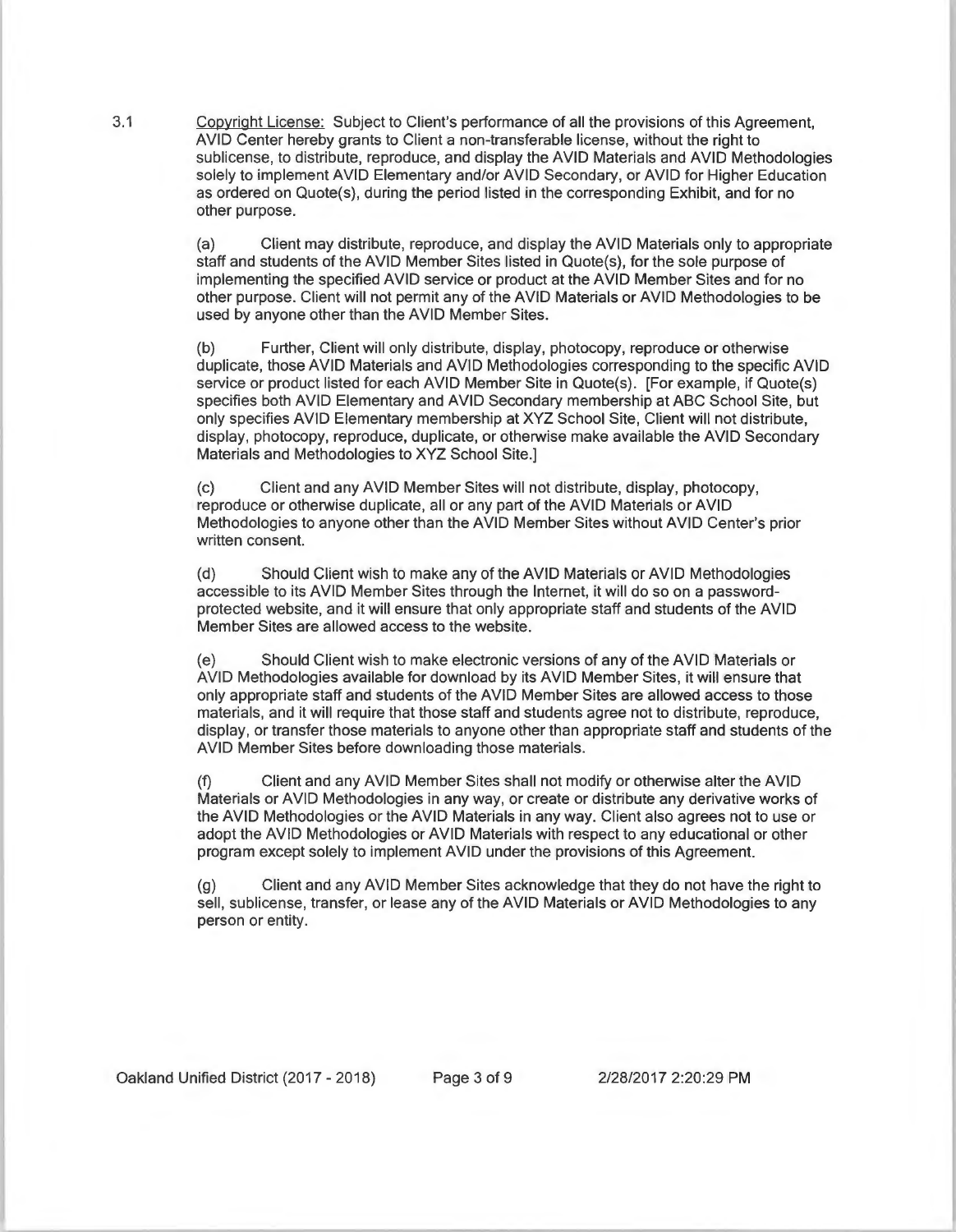3.2 Trademark License: Subject to Client's performance of all the provisions of this Agreement, AVID Center hereby grants to Client during the Term a non-exclusive, non-transferable, indivisible license, without the right to sublicense, to use the AVID trademarks (collectively "AVID Trademarks"), (a) only as they are incorporated in the AVID Materials, and (b) only on advertising flyers and written promotional materials created by Client or the AVID Member Sites listed in Quote(s) in order to promote and implement AVID at those AVID Member Sites. Client agrees that it will use its best efforts to use the AVID Trademarks in a professional manner in order to preserve and enhance AVID Center's substantial goodwill associated with the AVID Trademarks. Client agrees that it or its AVID Member Sites will not use any of the AVID Trademarks as a corporate or business entity name, as a fictitious business name or as a trade name, and will not use any name in such capacity that is confusingly similar to the AVID Trademarks. Client further acknowledges and agrees that it and its AVID Member Sites cannot modify or otherwise alter any of the AVID Trademarks or use any other designs or logos in conjunction with its use of the AVID Trademarks. Client cannot use the AVID Trademarks for any educational or other program other than to implement AVID at the Member Sites listed in Quote(s) consistent with the above license. Client and its AVID Member Sites will always use the proprietary symbol ® immediately adjacent to the respective AVID Trademarks as noted above with respect to their use of the AVID Trademarks. If Client or its Member Sites desire to use or place the AVID Trademarks on any products, things, or other merchandising items in order to promote AVID, it must first seek and obtain permission from AVID Center by completing AVID Center's Request to Use AVID Center Trademark Form and complying with any of AVID Center's conditions for approval. Any such additional uses of the AVID Trademarks approved by AVID Center shall also be subject to the terms of this license and the other provisions of this Article Ill.

3.3 Rights Reserved: Notwithstanding anything to the contrary in this Agreement, all rights not specifically granted in this Agreement to Client shall be reserved and remain always with AVID Center.

3.4 Proprietary Rights: The parties agree that AVID Center shall solely own and have exclusive worldwide right, title and interest in and to the AVID Trademarks, AVID Materials and AVID Methodologies, to all modifications, enhancements and derivative works thereof, and to all United States and worldwide trademarks, service marks, trade names, trade dress, logos, copyrights, rights of authorship, moral rights, patents, know-how, trade secrets and all other intellectual and industrial property rights related thereto ("Intellectual Property Rights"). Client shall not challenge, contest or otherwise impair AVID Center's ownership of the AVID Trademarks , AVID Materials or AVID Methodologies, or any of AVID Center's applications or registrations thereof, or the validity or enforceability of AVID Center's Intellectual Property Rights related thereto. Client also agrees not to submit any applications or otherwise attempt to register for itself or others any of the AVID Trademarks, AVID Materials or AVID Methodologies .

3.5 Enforcement: The parties agree that except to the limited extent expressly set forth in Paragraphs 3.1 and 3.2 above, AVID Center will be irreparably harmed and money damages would be inadequate compensation to AVID Center in the event Client breaches any material provision of Article Ill. Accordingly, all of the provisions of this Agreement shall be specifically enforceable by injunctive and other relief against Client without the requirement to post a bond, in addition to any other remedies available to AVID Center, for Client's breach of any provision of this Agreement.

Oakland Unified District (2017 - 2018) Page 4 of 9 2/28/2017 2:20:29 PM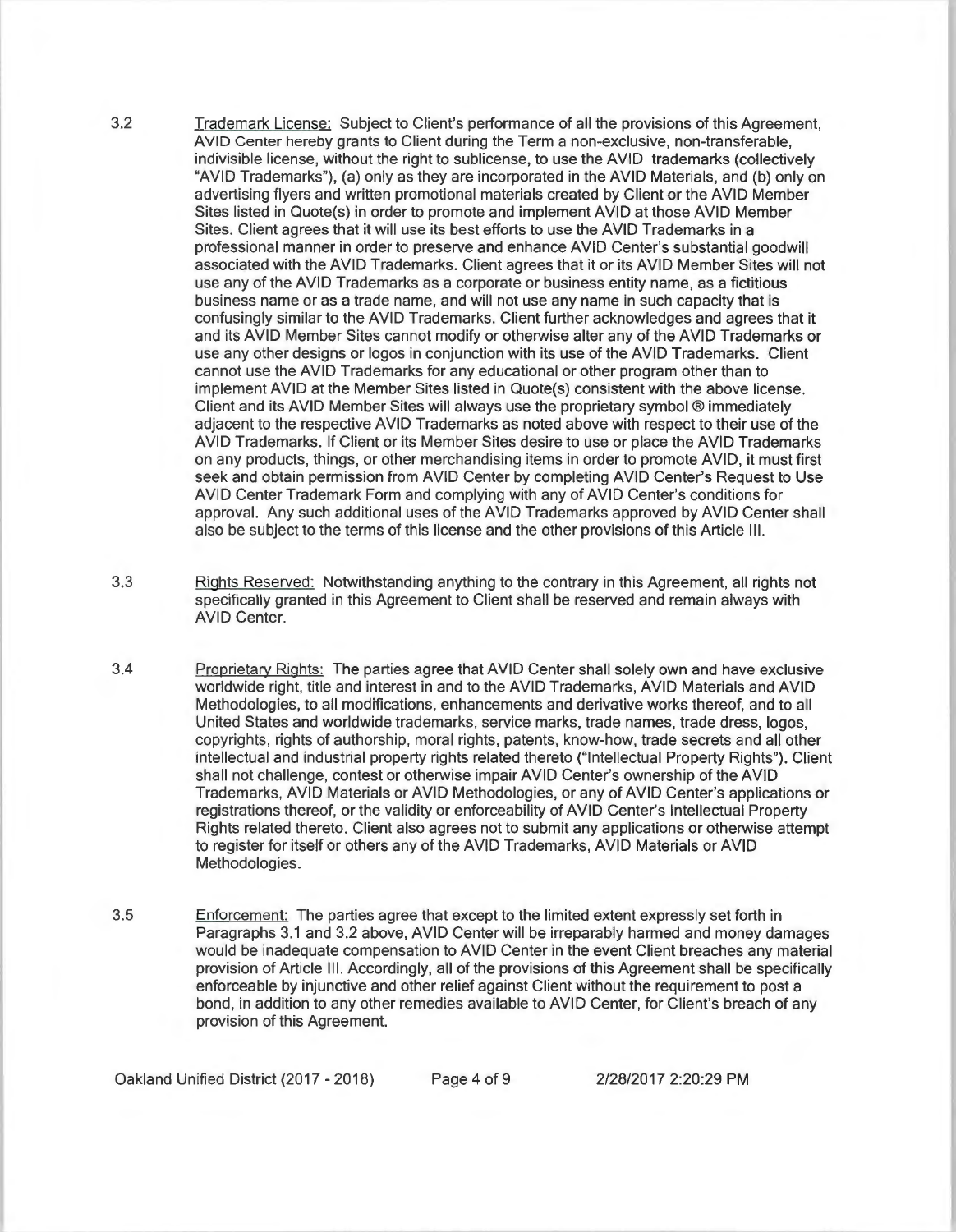- 3.6 Proprietary Notices: Client agrees not to remove, alter or otherwise render illegible any trademark, copyright or other proprietary right notices or other identifying marks from the AVID Materials or any permitted copies thereof.
- 3.7 Infringement: Client agrees to notify AVID Center of any conduct or actions on the part of third parties of which it becomes aware that might be deemed an infringement or other violation of AVID Center's rights in the AVID Trademarks, AVID Materials or AVID Methodologies. In such an event, AVID Center shall have the sole right to bring an action for infringement or other appropriate action with respect thereto. AVID Center shall exclusively control the prosecution and settlement of any such action. Client agrees to fully cooperate with AVID Center in any such action and provide AVID Center with all information and assistance reasonably requested by AVID Center.
- 3.8 Compliance With Laws: Client agrees that the AVID Trademarks, AVID Materials and AVID Methodologies will be used in accordance with all applicable laws and regulations and in compliance with any regulatory or governmental agency that has jurisdiction over Client and its educational programs.
- 3.9 Sole Source: AVID Center affirms that it is the sole source of the AVID College Readiness System to which competition may be precluded due to the existence of a patent, copyright, secret process, or monopoly. AVID Center's sole source development includes intellectual property - copyrights and trademarks - in the AVID Materials, licensing for reproduction of student activity sheets associated with the curriculum, technical assistance, training to teachers and administrators, and coordination of the AVID College Readiness System through consultation, data collection, and certification processes.

# **Article IV. Compensation**

4.1 Quotes--Invoicing and Payment: During the Term of this Agreement, Client may request Quote(s) for AVID services and/or products. Client indicates its acceptance of a Quote by signing the respective Quote or issuing a Purchase Order in the amount of the Quote. Should Client issue Purchase Order(s) for such Quote(s), the terms and conditions of this Agreement shall control for all Purchase Orders; no terms and conditions on Purchase Orders will apply to any part of this Agreement. AVID Center will invoice Client according to the terms listed in the accepted Quote(s).

# **Article V. Status of Parties**

5.1 Independent Contractors: AVID Center and Client are independent contractors and their relationship is that of a licensor and licensee. This Agreement is not intended to create a relationship of employment, agency, partnership, joint venture, or similar arrangement between the parties. Neither party shall have any power or authority to bind or commit the other party in any respect, contractually or otherwise. In no event shall either party, or any of its respective officers, agents, or employees, be considered the officers , agents, or employees of the other party.

Oakland Unified District (2017 - 2018) Page 5 of 9 2/28/2017 2:20:29 PM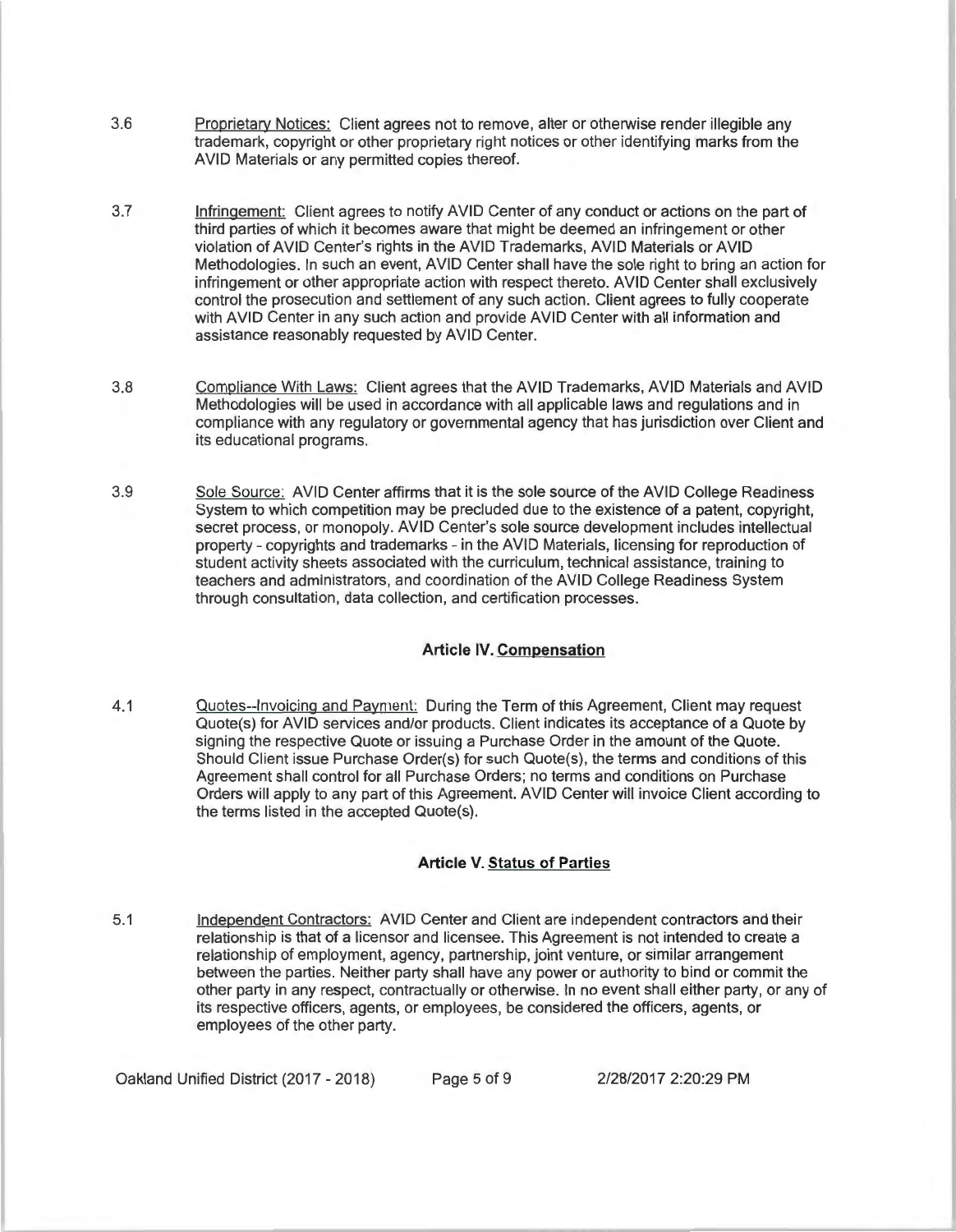# **Article VI. Authority**

- 6.1 AVID Center Warranty: AVID Center warrants that the person signing this Agreement is authorized to enter into this Agreement on behalf of the non-profit AVID Center and to bind AVID Center to perform all of its obligations under this Agreement.
- 6.2 Client Warranty: Client warrants that it has obtained all necessary approvals and taken all necessary steps to enter into this Agreement. The person signing on behalf of Client warrants that he or she has the authority to enter into this Agreement on behalf of Client and to bind Client to perform all of its obligations under this Agreement.

#### **Article VII. Termination**

- 7.1 Termination for Cause: Subject to the last sentence of this Paragraph 7.1, either party has the right to terminate this Agreement at any time if the other party is in material breach of any warranty, term, condition or covenant of this Agreement and (i) fails to cure that breach within thirty (30) days of receiving notice from the non-breaching party which specifies such material breach and demands cure thereof, or (ii) fails to provide the non-breaching party assurance that the breach will be cured within a longer period of time which is acceptable to the non-breaching party. In the case of a breach by Client that is not cured as described above, AVID Center shall have the right to terminate Client's right to conduct all or part of an AVID product or service at one or more specific AVID Member Sites, by giving written notice to Client of the sites so terminated, without terminating this Agreement with respect to the other products or services at the particular AVID Member Site and/or other AVID Member Site(s) subject to this Agreement. Any termination under this Paragraph 7.1 will become effective automatically upon expiration of the cure period in the absence of a cure or mutually agreed-upon resolution. Notwithstanding the foregoing, any material breach by Client, which is further defined as a breach of any of the provisions of Article 111, shall be deemed noncurable and AVID Center shall have the right to immediately terminate this Agreement upon such material breach by Client.
- 7 .2 Termination Without Cause: Notwithstanding Paragraph 7.1 above, either party may terminate this Agreement upon thirty (30) days prior written notice to the other party.
- 7.3 Cessation of Use: Upon termination or expiration of this Agreement: (a) the licenses in Article Ill shall automatically terminate and revert to AVID Center, (b) Client shall thereafter immediately discontinue AVID in all of its school sites and cease using the AVID Materials, AVID Methodologies, or AVID Trademarks in any way, and (c) Client shall pay any unpaid balances to AVID Center and remain liable for its obligations or other actions that accrued or occurred prior to the termination date.
- 7.4 Cumulative Remedies: All rights and remedies conferred herein shall be cumulative and in addition to all of the rights and remedies available to each party at law, equity or otherwise. In addition, Paragraphs 3.3, 3.4, 3.5, 3.6, 4.1, and all of the provisions of Articles VII and VIII shall survive the termination or expiration of this Agreement.

Oakland Unified District (2017 - 2018) Page 6 of 9 2/28/2017 2:20:29 PM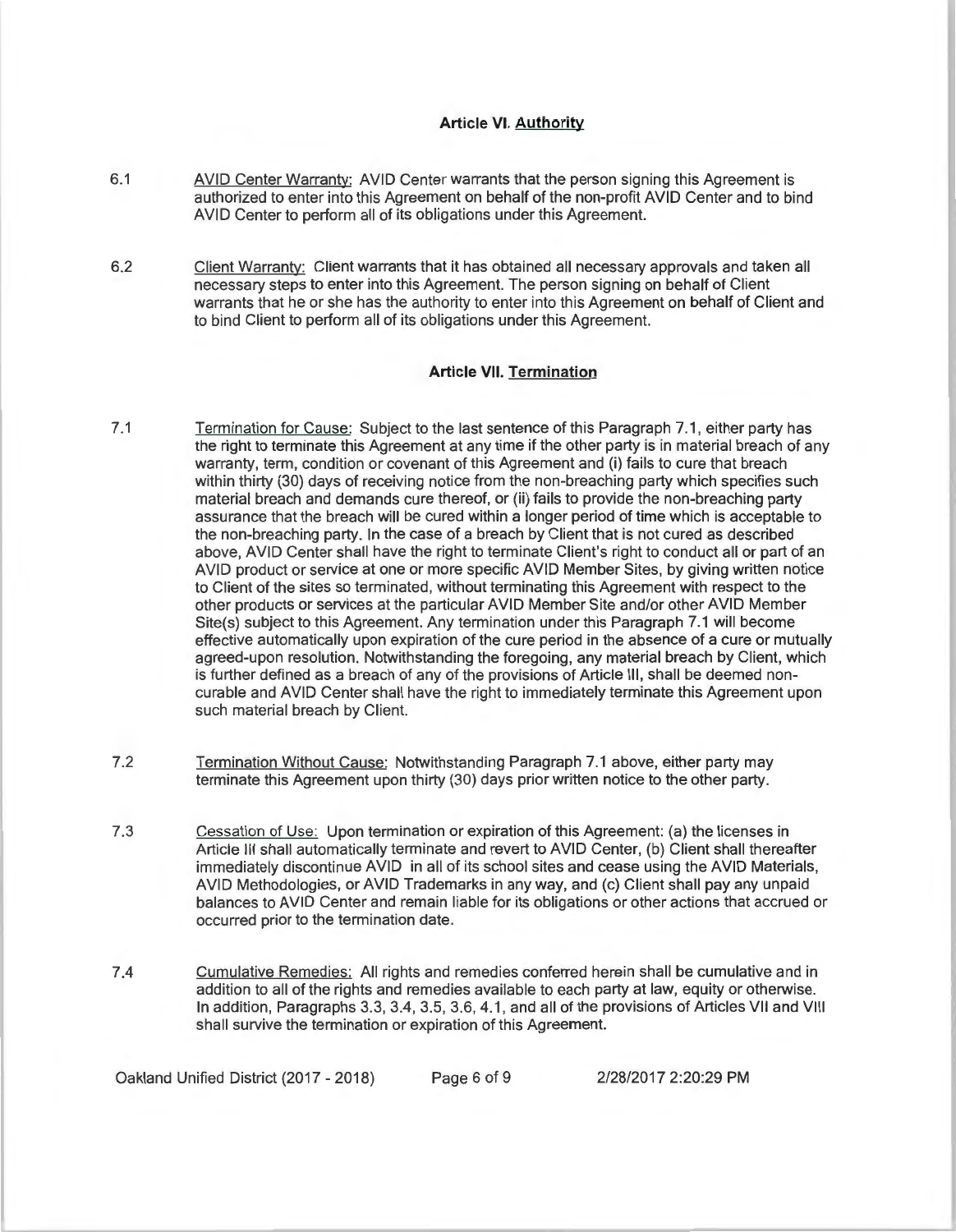# **Article VIII. General Provisions**

- 8.1 Governing Law and Venue: If any action at law or in equity is brought to enforce or interpret the provisions of this Agreement, then (i) if AVID is the party initiating the action (e.g., as plaintiff), this Agreement shall be interpreted under the law of the State in which Client is located, the action shall be submitted to the exclusive jurisdiction of the applicable court in the city and State where Client is located and venue for the action shall be that city and State; and (ii) if Client is the party initiating that action (e.g., as plaintiff), this Agreement shall be interpreted under California law, the action shall be submitted to the exclusive jurisdiction of the applicable court in San Diego, California , and venue for the action shall be San Diego, California.
- 8.2 Entire Agreement: All Quotes, Exhibits, and other addenda to this Agreement are fully incorporated herein. This Agreement, including all addenda, constitutes the entire agreement between the parties regarding this subject matter hereof and supersedes all prior oral or written agreements or understandings regarding this subject matter. This Agreement can only be amended by a written document signed by both parties.
- 8.3 Limitation of Liability: NEITHER PARTY SHALL BE LIABLE FOR ANY INDIRECT, SPECIAL, INCIDENTAL, CONSEQUENTIAL OR EXEMPLARY DAMAGES, WHETHER FORESEEABLE OR NOT, THAT ARE IN ANY WAY RELATED TO THIS AGREEMENT, THE BREACH THEREOF, THE USE OR THE INABILITY TO USE THE AVID COLLEGE READINESS SYSTEM SERVICES AND PRODUCTS, THE RESULTS GENERATED FROM THE USE OF THE AVID COLLEGE READINESS SYSTEM SERVICES AND PRODUCTS, LOSS OF GOODWILL OR PROFITS AND/OR FROM ANY OTHER CAUSE WHATSOEVER.
- 8.4 Force Majeure: Neither party shall have any liability to the other hereunder by reason of any delay or failure to perform any obligation or covenant if the delay or failure to perform is occasioned by force majeure, meaning any act of God, storm, fire, casualty, unanticipated work stoppage, strike, lockout, labor dispute, civil disturbance, riot, war, national emergency, act of Government, act of public enemy, or other cause of similar or dissimilar nature beyond its control.
- 8.5 Severability: If any provision of this Agreement is judicially determined to be invalid, void or unenforceable, the remaining provisions shall remain in full force and effect.
- 8.6 Attorney Fees: In the event a dispute arises regarding this Agreement and a legal proceeding is brought by either party, each party shall be responsible for paying their own attorney fees regardless of the outcome or resolution of the dispute.
- 8.7 No Assignment, Delegation or Transfer: Client acknowledges that the favorable terms of this Agreement were granted solely to Client, and that the substitution of any party by Client would destroy the intent of the parties. Accordingly, Client shall have no right to assign, delegate, transfer or otherwise encumber this Agreement or any portion thereof without AVID Center's prior written consent, which can be withheld in its sole discretion.

Oakland Unified District (2017 - 2018) Page 7 of 9 2/28/2017 2:20:29 PM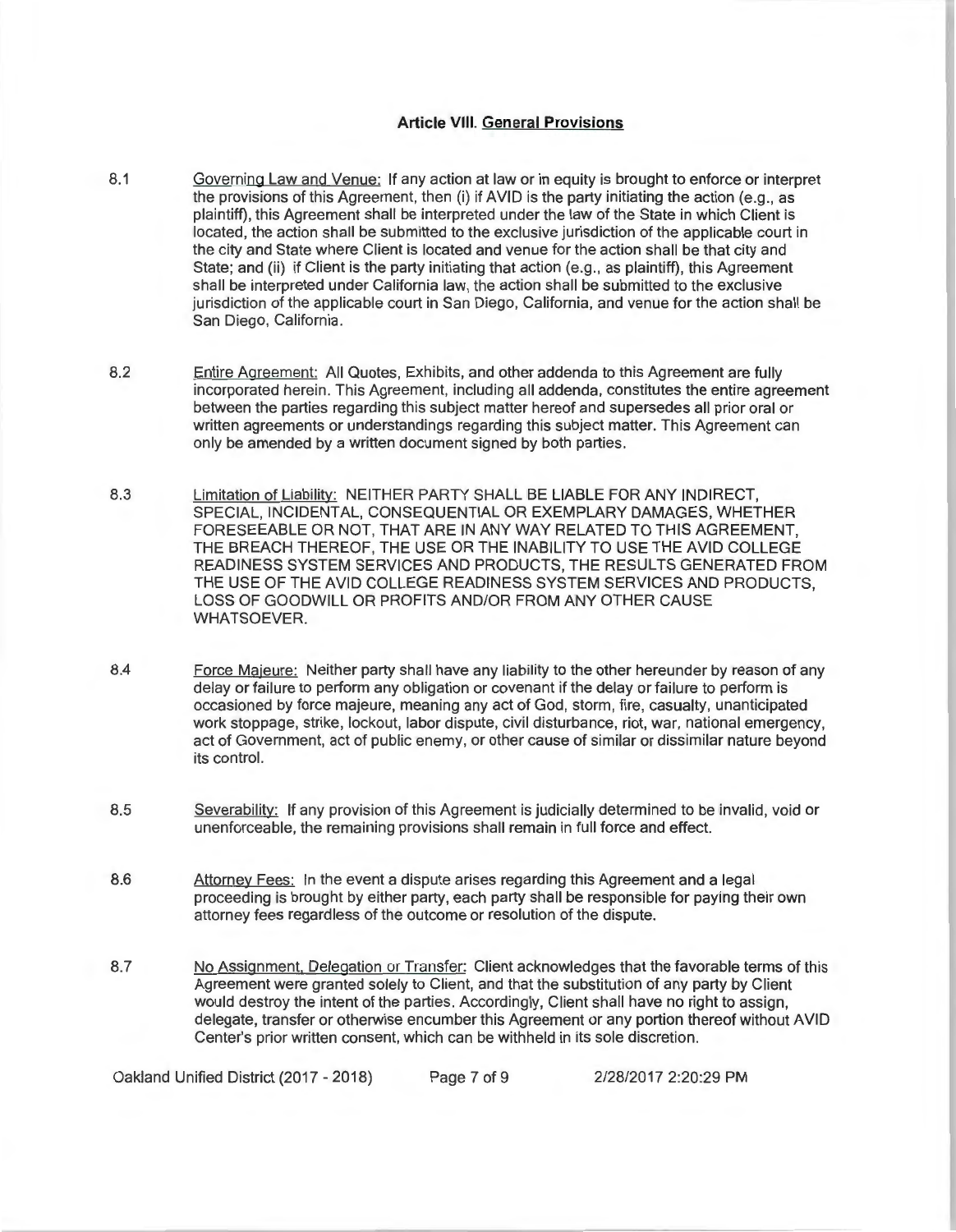- 8.8 Notice: All notices, requests or other communications under this Agreement shall be in writing, shall be sent to the designated representatives of the parties at the addresses set forth in Quote(s), and shall be deemed to have been duly given on the date of service if sent by facsimile or electronic mail, or on the day following service if sent by overnight air courier service with next day delivery and with written confirmation of delivery, or five (5) days after mailing if sent by first class, registered or certified mail, return receipt requested . Each party is required to notify the other party in the above manner of any change of address.
- 8.9 Counterparts: This Agreement may be executed in several counterparts that together shall be originals and constitute one and the same instrument.
- 8.10 Non-Waiver: The failure of a party to enforce any of its rights hereunder or at law or in equity shall not be deemed a waiver or a continuing waiver of any of its rights or remedies against the other party, unless such waiver is in writing and signed by the party to be charged .
- 8.11 Facsimile and Electronic Signatures: The parties hereto (i) each agree to permit the use, from time to time and where appropriate under the circumstances, of signatures sent via facsimile or electronically in a .pdf file or other digital format in order to expedite the transaction(s) contemplated by this Agreement; (ii) each intend to be bound by its respective signature sent by that party via facsimile or electronically in a .pdf file or other digital format; (iii) are each aware that the other, and the other's agents and employees, will rely on signature pages sent via facsimile or electronically in a .pdf file or other digital format; and (iv) each acknowledge such reliance and waive any defenses to the enforcement of this Agreement or of other documents effecting the transactions contemplated by this Agreement based on the signature page being a facsimile, .pdf copy or other digital format. The parties covenant to each other that each time they send a signature page via facsimile or electronically in a .pdf file or other digital format, they will in a timely manner send the other party the countersigned signature page(s).

Oakland Unified District (2017 - 2018) Page 8 of 9 2/28/2017 2:20:29 PM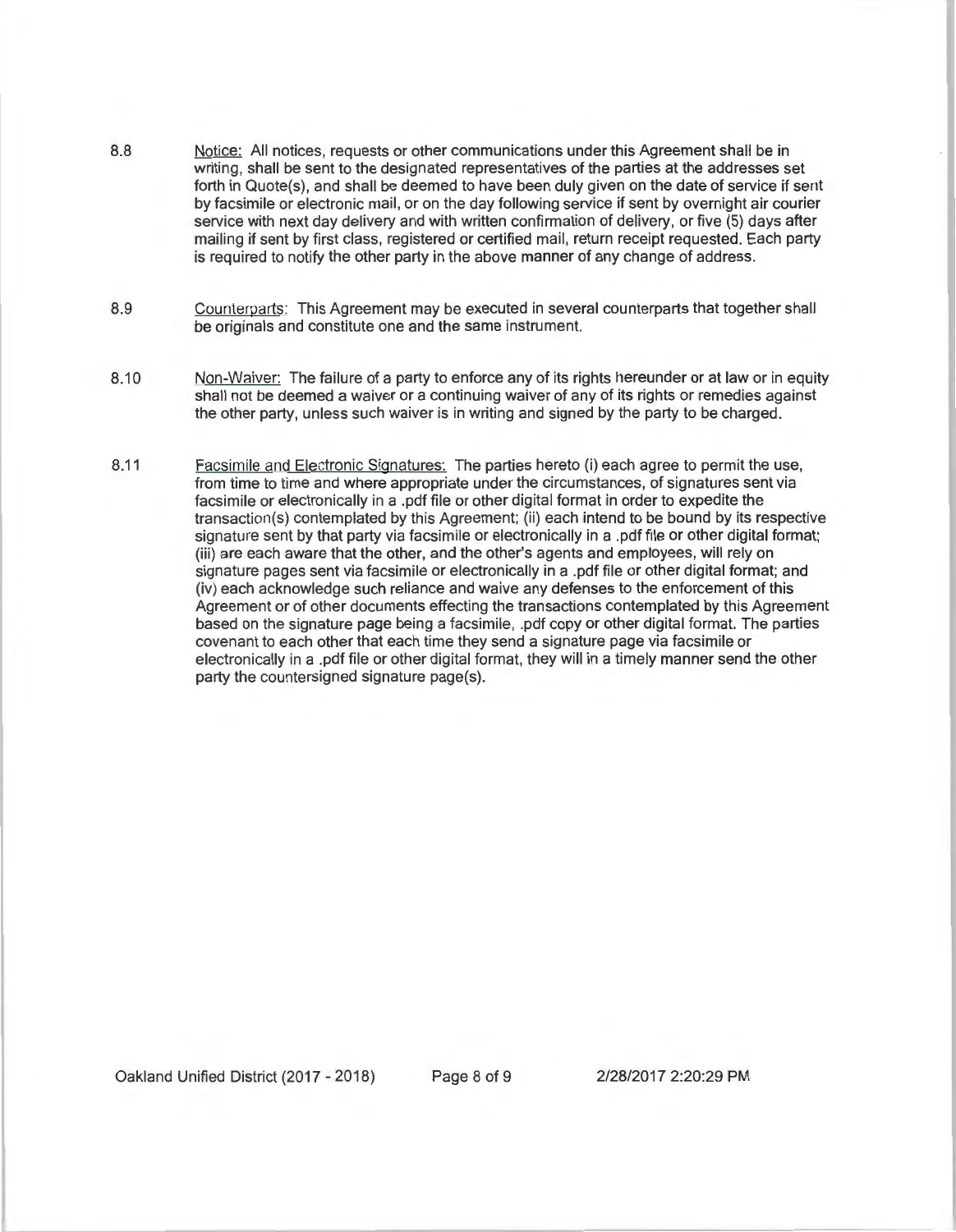IN WITNESS WHEREOF, the parties have executed this Agreement on the dates below their signatures, but such dates shall not alter the Term of this Agreement as specified herein: IN WITNESS WHEREOF, the parties have executed this Agreement on the dates below their<br>signatures, but such dates shall not alter the Term of this Agreement as specified herein:<br>AVID Center,<br>a California Non-Profit Corpora

AVID Center,<br>a California Non-Profit Corporation 501(c)(3)

**David S. Greulich** 

**AVID Center** 

**O 9 NOV 2017** 

Signature: AVID Center Authorized

**Printed or Type<sup>O</sup>Namitroller** 

**Cakland Unified District CA** 

Printed or Typed Nar

uty Chiet, Chine of Tost =<br>Designee 'scandary Readiness  $\frac{1111}{111}$ Date

Date

Title

AVID Center 9246 Lightwave Avenue, Suite 200 San Diego, CA 92123 Employer ID # 33-0522594

> OAKLAND UNIFIED SCHOOL DISTRICT Office of the General Counsel<br>APPROVED FOR FORM AND SUBSTANCE By: <del>FIGHT COLLECTION</del>  $C4/12/18$ ; (26<sup>2</sup>0 4/12/18)

/ Pf-har

 $-4/26/18$   $-4/26/18$   $4/26/18$ 

Aimee Eng Kyla Johnson Trammell

President, Board of Education Secretary, Board of Education

OUSD or the District verifies that the Contractor does not appear on the Excluded Parties List at https://www.sam.gov/

Oakland Unified District (2017 - 2018) Page 9 of 9 2/28/2017 2:20:29 PM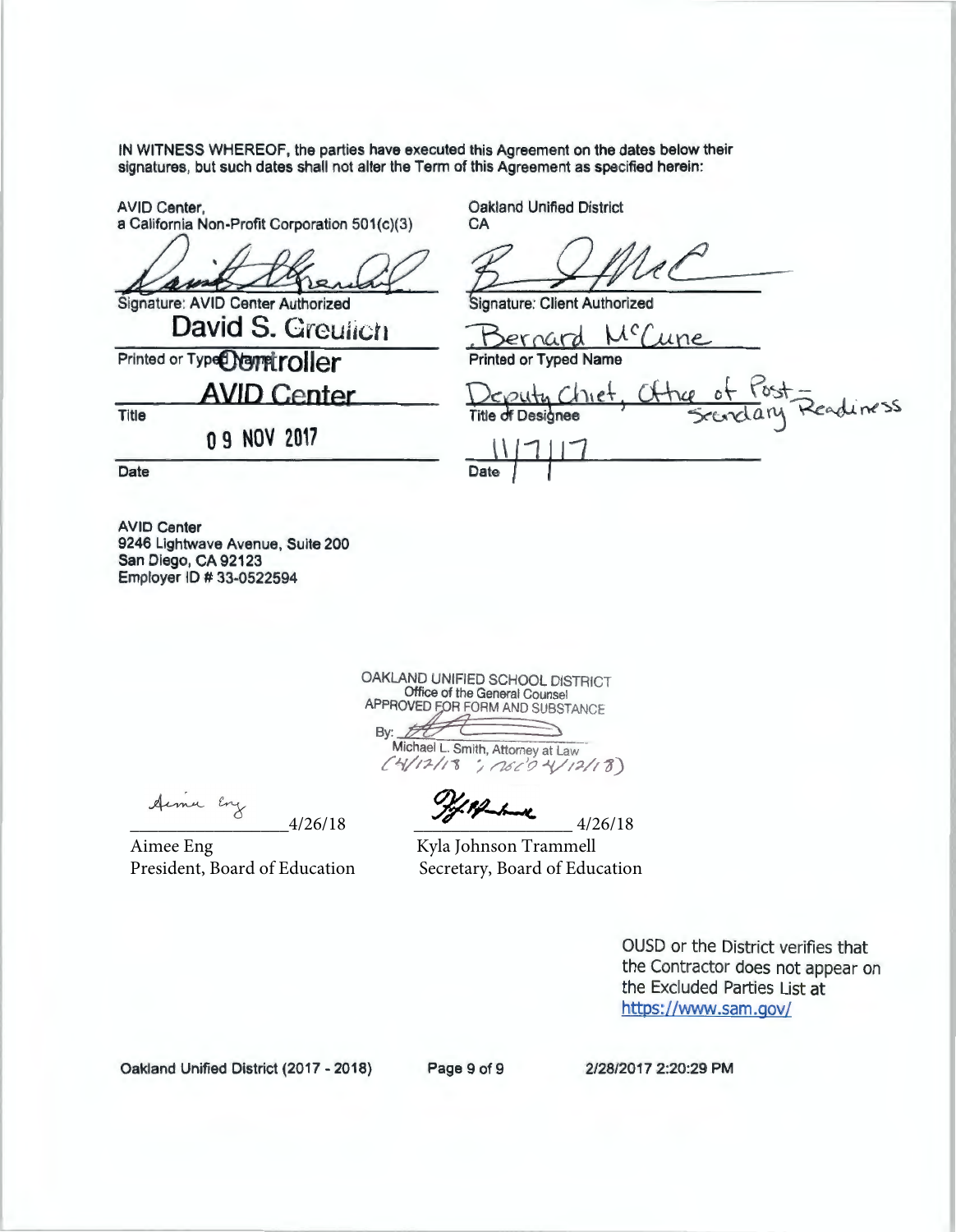#### **Exhibit to the AVID College Readiness System Services and Products Agreement for AVID District Leadership Training**

As per AVID District Leadership (or "AOL") Training being listed on an approved Quote, this Exhibit to the AVID College Readiness System Services and Products Agreement for AVID District Leadership Training ("AVID District Leadership Training Exhibit") is hereby fully incorporated into the Agreement by and between AVID Center and the Client named on the Quote. The following terms and conditions are in addition to the Standard Terms and Conditions; in the event of a conflict between the Standard Terms and Conditions and this Exhibit, the terms and conditions of this Exhibit shall apply.

#### **Article I. AOL Training**

1.1 AOL Training: AVID provides AVID District Leadership (AOL) Training as part of the AOL fee. AOL Training sessions are designed to prepare and support the AVID District Director. The five sessions are taken in sequential order over a two year period at various facilities throughout the country (the Client should periodically check www.avid.org for listings). The District Director is to maintain a portfolio and additionally participate in online and web-hosted meetings coordinated by AVID Center. AOL Training is for district-level personnel responsible for start-up and quality assurance of the AVID College Readiness System as described above. AOL includes small-group trainings which consist of AVID methodologies, understanding the role and responsibilities of the District Director; and learning about our online resources, data collection, certification, and continued professional learning.

The AOL Training Schedule is split into two years as follows:

| <b>Training Level</b>      | Time           |  |
|----------------------------|----------------|--|
| Summer Institute/Session 1 | 3 days, summer |  |
| Session 2                  | 3 days, fall   |  |
| Session 3                  | 3 days, spring |  |
| Summer Institute/Session 4 | 3 days, summer |  |
| Session 5                  | 3 days, fall   |  |
|                            |                |  |

1.2 Summer Institute: The District Director leads the district's AVID site team facilitation at the AVID Summer Institute. The District Director may attend any additional Summer Institutes other than when they attend for Sessions 1 and 4 as part of their ongoing training; therefore, any such Summer Institute registration fee for the District Director is included in the total AOL price.

1.3 Materials: After attending AOL Session 1, the District Director will be provided with a sample set of all Elementary, Middle Level and High School curriculum, materials, binders, CDs, and supplemental materials needed for district support.

1.4 AVID National Office & Divisional Support: AVID Center will provide support from our national office and divisional/state offices. This support will consist of phone calls, emails, and district visits at the discretion of AVID Center.

# **Article II. Term of Exhibit**

2.1 Term: The parties agree that this Exhibit shall be in effect from June 1, 2017 to May 30, 2018 unless earlier terminated as provided for in the Standard Terms and Conditions ("Term").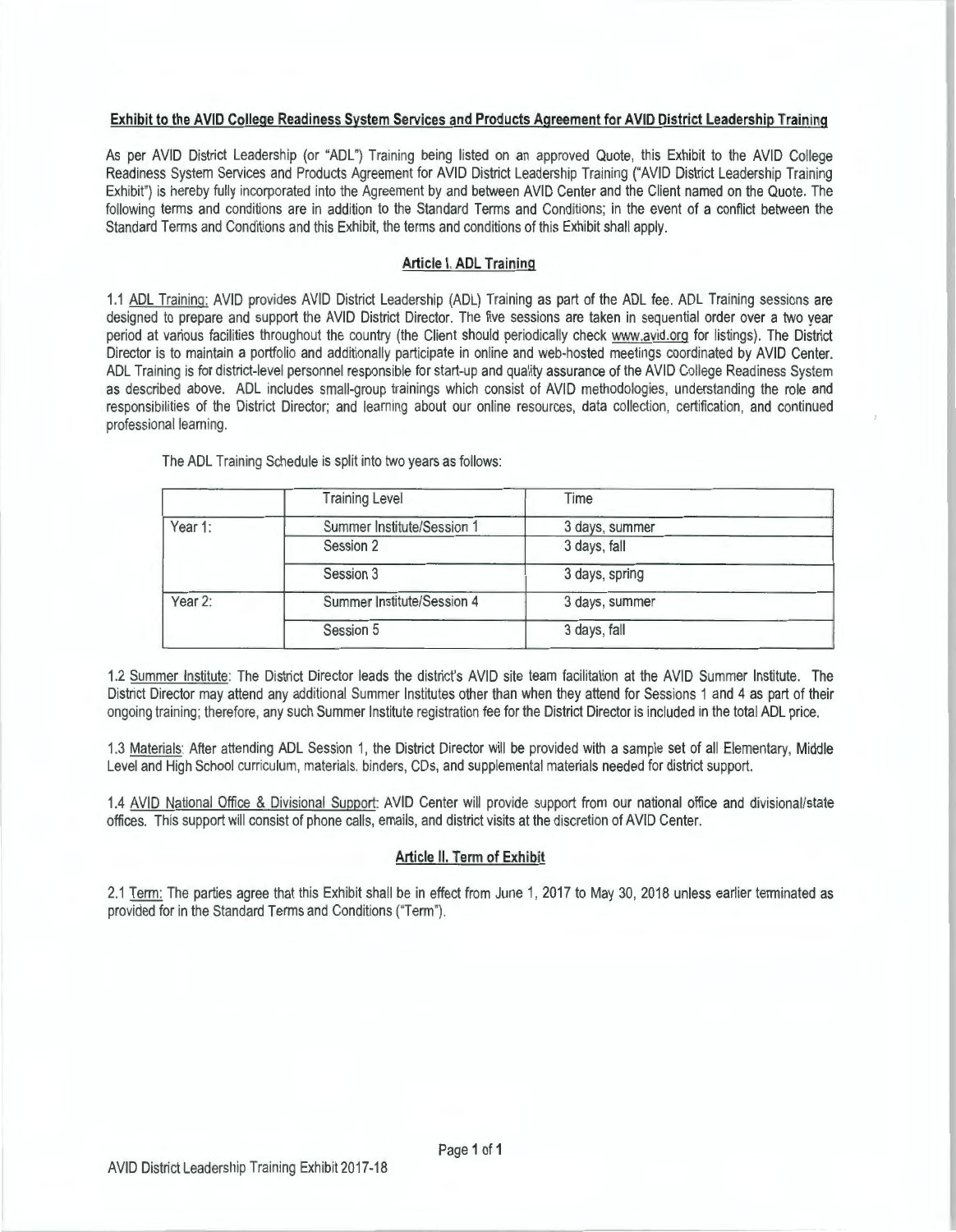# **Exhibit to the AVID College Readiness System Services and Products Agreement for AVID Secondary Membership**

As per AVID Secondary Membership being listed on an approved Quote, this Exhibit to the AVID College Readiness System Services and Products Agreement for AVID Secondary Membership ("AVID Secondary Membership Exhibit") is hereby fully incorporated into the Agreement by and between AVID Center and the Client named on the Quote. The following terms and conditions are in addition to the Standard Terms and Conditions; in the event of a conflict between the Standard Terms and Conditions and this Exhibit, the terms and conditions of this Exhibit shall apply.

# **Article I. AVID Membership Benefits**

1.1 AVID Membership: "AVID Members" or "AVID Member Sites" are those school sites listed on the Quote as implementing one or more AVID programs-Secondary, or Elementary/Secondary. Annual membership runs concurrently with the Term of this Exhibit.

1.2 AVID College Readiness System and Materials: Client is entitled to implement the applicable AVID program(s) only at the AVID Member Sites listed on the Quote, and to use the licensed AVID trademarks, libraries, and student materials for the AVID Member Sites' AVID College Readiness System pursuant to the provisions of this Exhibit and the Standard Terms and Conditions.

1.3 AVID Center Support for Secondary: AVID Center agrees to provide support to Client for its Secondary AVID Member Sites through the District Director and in conjunction with AVID Center's national and/or divisional offices. Membership for Client and AVID Member Sites implementing the Secondary Program includes support from AVID Center's national and/or divisional offices in the following ways:

- Access to training for the AVID site team(s) and AVID elective teacher(s) through AVID Summer Institute;
- Access to training for the District Director through AVID District Leadership Training (AOL), divisional/state meetings and Summer Institute;
- Access to other quality continuing professional learning trainings or services such as AVID Path to Schoolwide Trainings, AVID Weekly, AVID Roadtrip Nation Experience, and others;
- Access to the resources available through the password-protected MyAVID portal website;
- Coordination with Client's District Director to collect, report, and analyze data from Client and AVID Member Sites;
- Review the quality of implementation through the certification processes;
- Access to ongoing AVID College Readiness System development through various divisional workshops and online offerings;
- Permission to use the AVID Trademarks as described in the Standard Terms and Conditions;
- Assistance in disseminating information about AVID to Client's potential new AVID middle school and high school sites.

1.4 AVID Reports: AVID Center agrees to provide Client with access to reports on AVID data collected by Client.

1.5 AVID Summer Institute: AVID Center agrees to provide Client and its listed AVID Member Sites access to AVID Summer Institute. Client and its listed AVID Member Sites may attend strands at AVID Summer Institutes including the Implementation strands appropriate for their level of implementation (i.e. Secondary). Planning districts and sites are restricted from attending any of the Implementation strands offered but can attend all other strands offered for their program level.

1.6 Licensing Benefits: Membership includes a license to use the AVID Trademarks to promote the AVID Member Sites' implementation of the AVID College Readiness System, to use and implement the AVID Methodologies, and to copy the student activity sheets from the AVID Materials for educational purposes relating to AVID, all pursuant to the provisions of this Exhibit. Licensing runs concurrently with the Term of this Exhibit.

1.7 Annual Membership/License Fee: Client agrees to pay AVID Center an annual membership/license fee based on the total number of AVID Member Sites in Client's AVID program according to the pricing schedule set forth on the Quote.